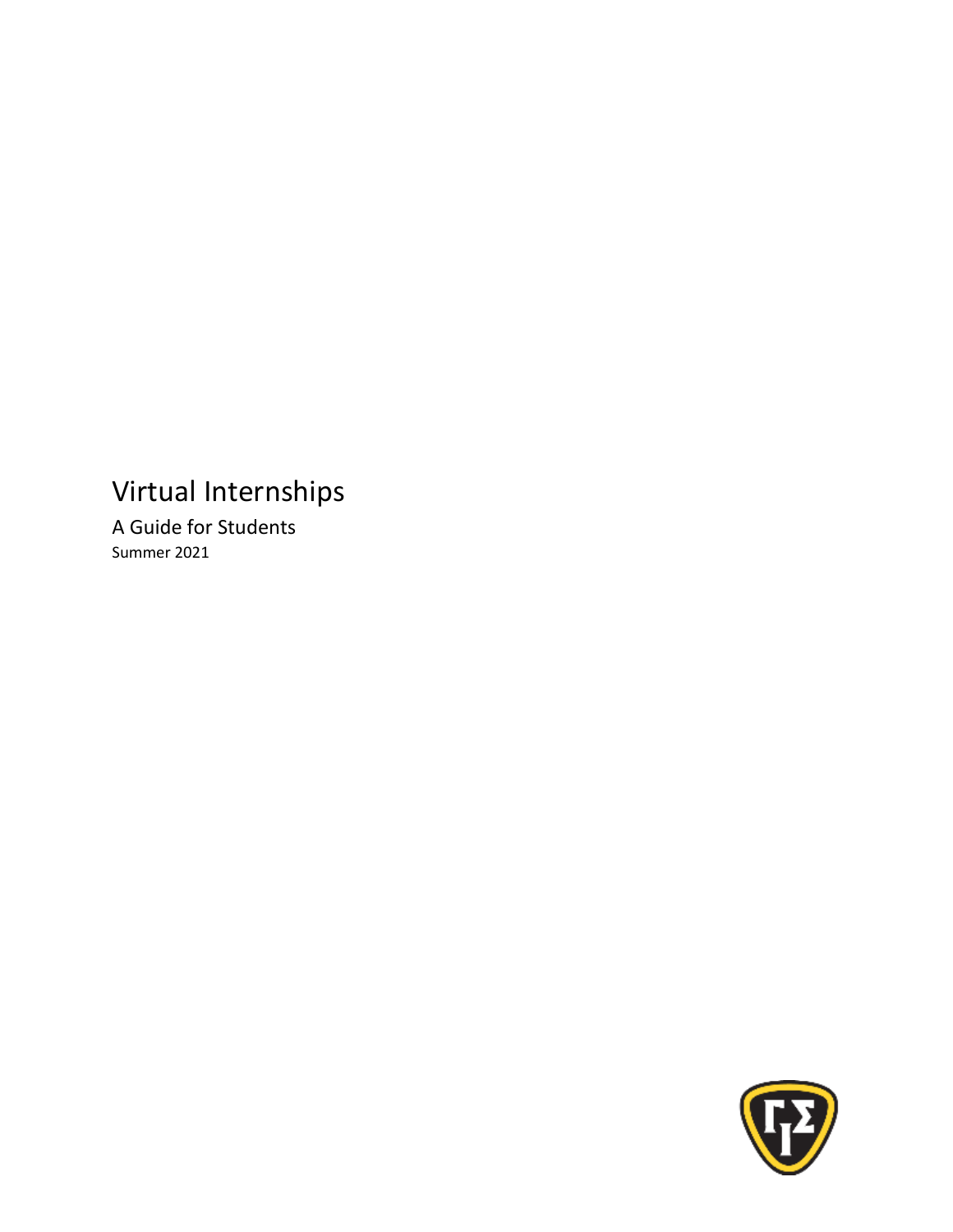## Students,

What a year. As we reflect on what has transpired since Spring of 2020, we know you have faced many challenges – both personal and professional. You have been dealt a series of hurdles no one could have predicted. But despite the difficulties, Gamma Iota Sigma members have demonstrated astonishing adaptability and strength. We are proud of the way you have pivoted and pushed forward to pursue careers in the insurance industry – virtually.

Despite initial uncertainty regarding the state of the workforce, our industry has proven its resiliency and, most importantly, its unwavering commitment to the next generation of talent – you! In fact, studies show that our industry has continued to grow and add new positions over the last year…a great contrast to many other industries that have been affected. We hope that gives you confidence in your career choice and the future of this industry.

As many organizations plan to host virtual internships again this summer, this guide will equip you to make the most of your virtual experience. Though a virtual internship cannot fully replace an in-person one, the benefits from a virtual internship are numerous, allowing you to:

- Continue to pursue your insurance career despite recent events
- Develop valuable skills and experience that will ease your college-to-career transition
- Recognize an expanded pool of potential employers
- Take advantage of new career opportunities and work for a top-choice company without geographic restrictions
- Recognize increased flexibility in internship schedule that may be full-time, parttime, during the summer, school year, or year-round
- Expand your knowledge of and experience with technology
- Hone your digital communication skills
- Eliminate commute times and expenses
- Reduce or eliminate internship housing and relocation expenses

Gamma Iota Sigma is proud to be a continued resource to students during these times.

All the best,

Gamma Iota Sigma team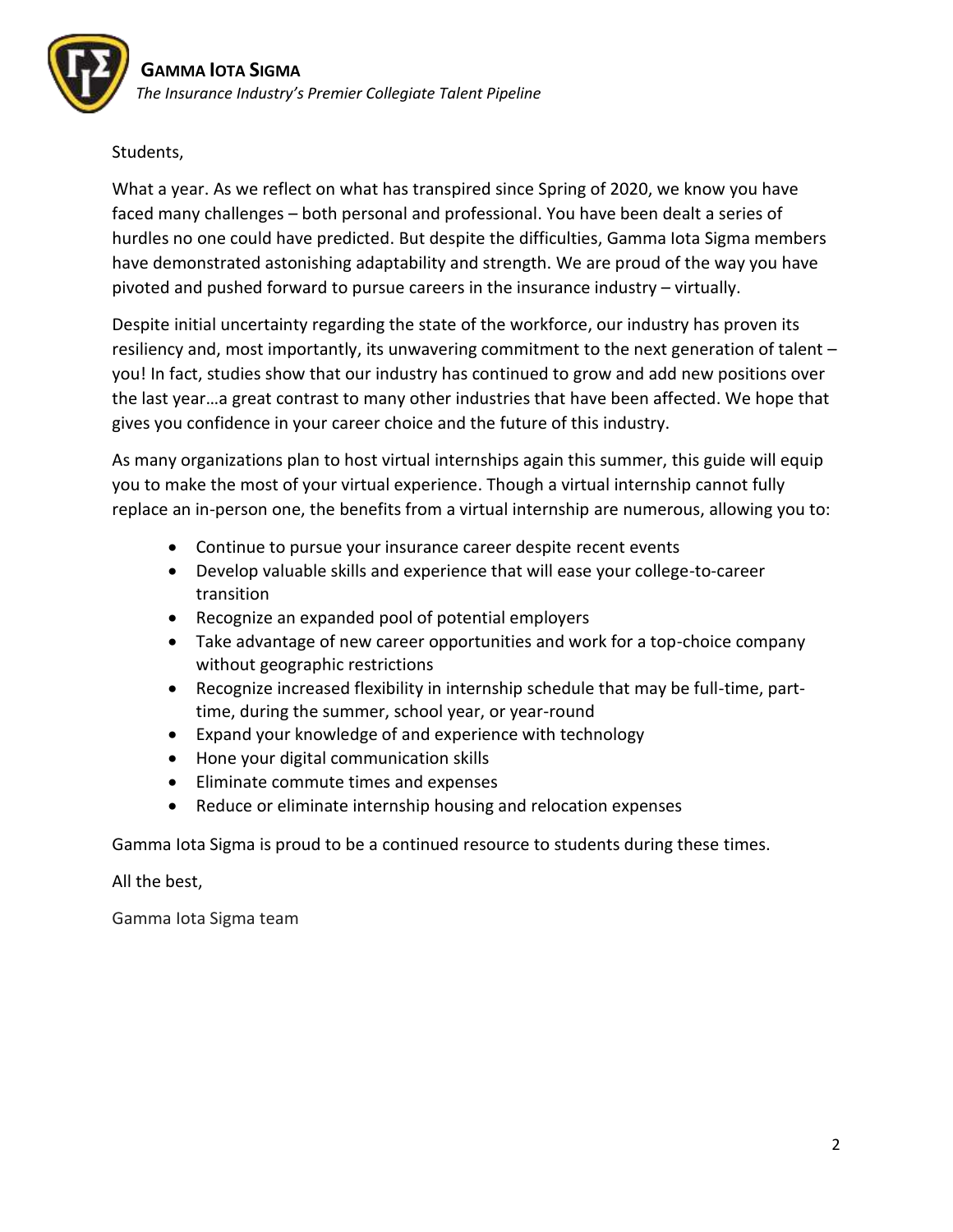

# **Keys to a Successful Internship**

#### **Communication and Feedback**

- Ongoing, proactive communication between you, your internship supervisor, and your team is key to a successful virtual internship.
- Try to learn and understand your supervisor's management style and preferred channels of communication.
- Be aware of time zone differences when sending emails, messages, or placing phone calls.
- Check your email and other communication platforms often.
- Keep an open feedback dialogue. Ask for feedback and incorporate it into your future performance.
- Don't be afraid to ask questions but, before you do, try to find the answer first. Ask "why" questions along with "how to" questions. When you learn the answer to a question, write it down so you don't have to ask it twice. Keep a log of non-urgent questions to ask your supervisor on your next call.
- Ask your internship supervisor and other colleagues about their adjustment to working from home. You may receive good advice and learn how they like to communicate.

#### **Pro Tip: Ask These Questions**

- Is there a dress code for video calls?
- What are my work hours, and can they vary?
- What are the expectations for my response outside of working hours?
- Who should I contact and how if I run into technological problems?
- What forms of communication should I use most (phone calls, emails, interoffice chat, etc.)?

#### **Video Conference Etiquette**

- During your first week, ask about the norms for team calls. What does your team normally wear when the take video calls from home? Is everyone expected to turn on their video camera?
- Know your audience and dress for your day. Even if your company has a casual dress code, if you are meeting with an executive, a t-shirt or hoodie may not be appropriate.
- Anticipate potential distractions or interruptions (ex. pets, roommates, yard work being done outside) and try to limit them when possible.
- Test the video conferencing platform before your first meeting if unfamiliar with the platform.
- Dial in a couple of minutes early for each call, in case of delays or technological issues.
- Mute your microphone when you aren't speaking to limit background noise.
- Be aware of your background and personal items visible in your screen.

#### **Developing Your Network**

- When interning virtually, be proactive to develop your network.
- Ask your supervisor and/or mentor to recommend people they think are valuable to meet within your business unit.
- Try to identify alumni from your alma mater or Gamma Iota Sigma who are currently working at your organization and may be able to provide additional mentorship or guidance.
- When possible, use video chat to conduct one-on-one meetings, which can be more engaging than a phone call and help you build better rapport.
- Schedule virtual lunches to get to know members of your team.
- Set up intern group coffees with higher-level executives. Keep in mind they have busy schedules and are more likely to accommodate multiple interns than just one (and it's less intimidating).